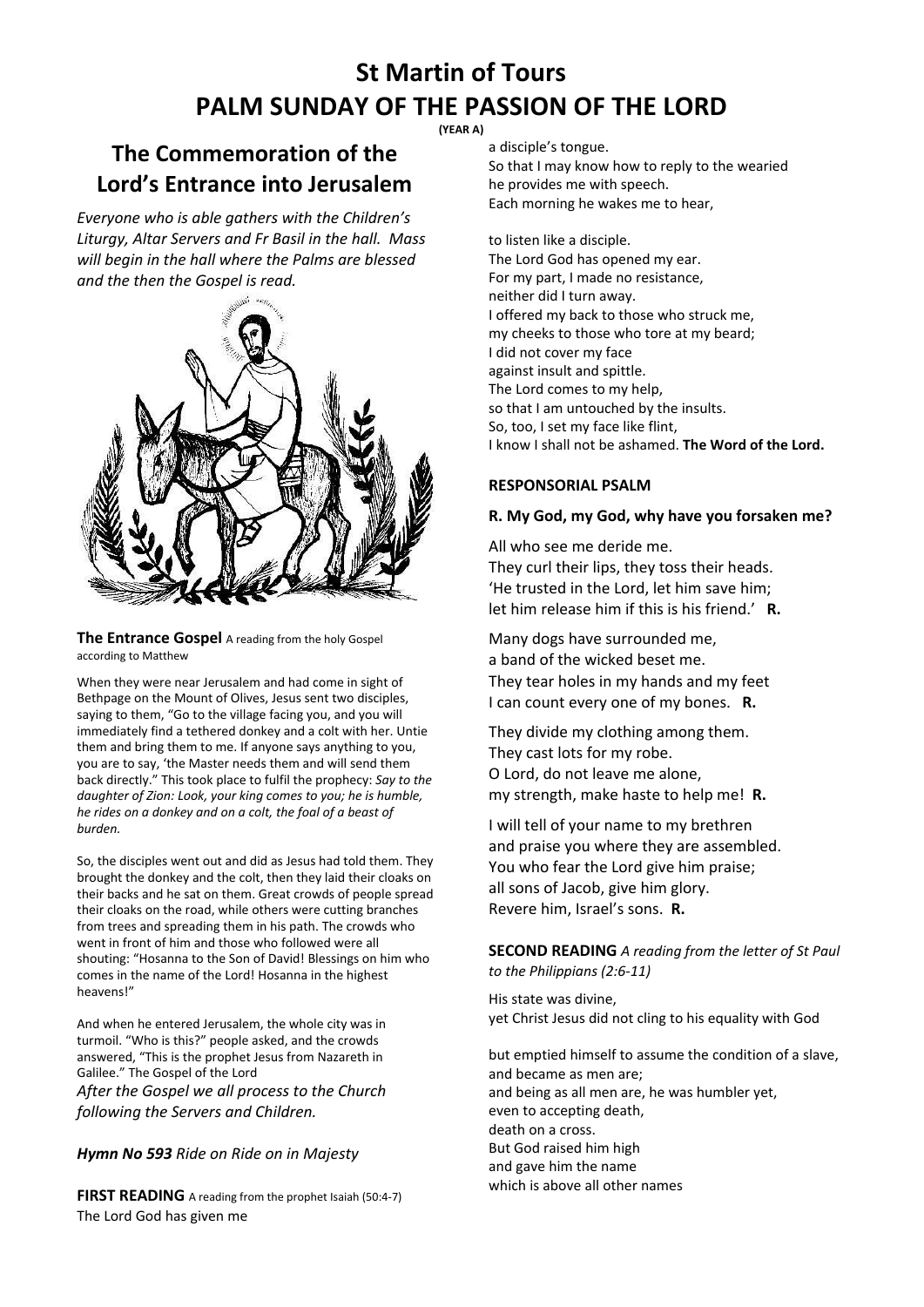# **St Martin of Tours PALM SUNDAY OF THE PASSION OF THE LORD**

**(YEAR A)**

so that all beings in the heavens, on earth and in the underworld, should bend the knee at the name of Jesus and that every tongue should acclaim

Jesus Christ as Lord, to the glory of God the Father. **The Word of the Lord.**



**Gospel Acclamation (Ph 2:8-9)**

**R. Praise to you, O Christ, king of eternal glory. Christ was humbler yet, even to accepting death, death on a cross. But God raised him high and gave him the name which is above all names. R. Praise to you, O Christ, king of eternal glory.**

**THE PASSION GOSPEL:** The passion of our Lord Jesus Christ according to Mathew

*Please sit during the reading of the first part of today's passion reading until the narrator asks you to stand just as Jesus is being led away to be crucified.*

*We will all kneel for a short time after the words* 'With these words he breathed his last'

#### **The Apostles Creed**

**I believe in God, the Father almighty, Creator of heaven and earth, and in Jesus Christ, his only Son, our Lord (All Bow until Mary) who was conceived by the Holy Spirit, born of the Virgin Mary, suffered under Pontius Pilate, was crucified, died and was buried; he descended into hell; on the third day he rose again from the dead; he ascended into heaven, and is seated at the right hand of God the Father almighty;**

**from there he will come to judge the living and the dead.**

**I believe in the Holy Spirit, the holy catholic Church, the communion of saints, the forgiveness of sins, the resurrection of the body, and life everlasting. Amen.**

# **The Beast of Burden**

- The term "beast of burden" seems to have been claimed by the donkey for its own!
- There are reputed to be about 44 million donkeys and mules in the world today, most of them contributing draft power for agriculture and transport.
- Donkeys are reputed to be able to pull three times their own weight.
- They are alert, intelligent and cautious animals and these are useful traits when used to carry loads.
- Panic is the last thing you want and if a donkey perceives danger it will generally stay rooted to the spot.
- The classical image of the donkey in many parts of the world today is that of a small animal with a monstrous load, or an oversize person on its back being goaded along with a stick from behind rather than being led.
- It is recommended that 51-52kg should be the maximum weight for a 10-11hands high donkey to carry.
- Donkeys are the classical pack animal for when the going gets tough, as apart from their strength, they are extremely sure footed.
- Their strong innate ability to follow each other is exploited when they are used as pack animals as no leads are needed as in packing with horses.
- Donkeys are not built to gallop like the horse with their like the zebra trot. Even when bolting they will not go far.
- With narrow shoulders they are not as comfortable a ride as a horse.
- Some riders advocate sitting on the strongest part of the donkey's back on top of the rump at the hips